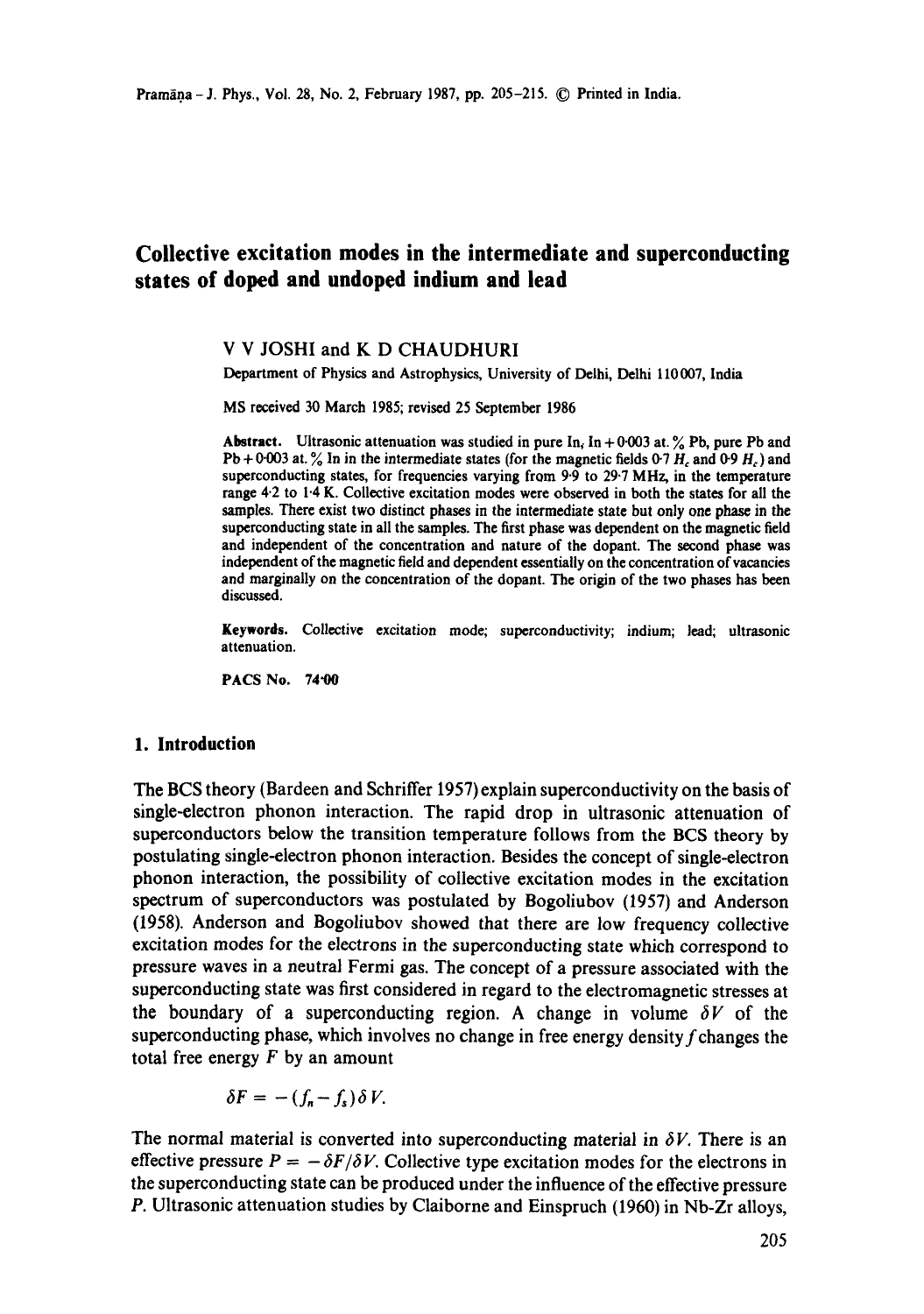by Olsen *et al* (1966) on high purity single crystals of tin by Chaudhuri and Jain (1969) on impure and strained single crystals of tin have revealed oscillatory behaviour in the superconducting state which cannot be explained in terms of single electron phonon scattering process.

Similar behaviour has been reported by Mahajan and Chaudhuri (1972, 1974), Agarwal and Chaudhuri (1976) and Chaudhuri and Agarwal (1979) in the intermediate state of superconductors. The temperature-dependent oscillatory attenuation peaks have been observed by Chaudhuri and Singh (1979, 1980, 1982), both in the intermediate and superconducting states. This oscillatory attenuation observed by different workers in the superconducting and intermediate states, gives direct evidence for the existence of collective excitation modes with energies lying within the energy gap. They also give evidence for the interaction of collective excitation modes of the electron gas with the lattice phonons. Claiborne and Einspruch (1963) proposed a phenomenological model to explain the temperature-dependent oscillatory attenuation observed in the superconducting state. They assumed formation of some superconducting microstructures near localized strain sites or around impurity centers. These microstructures are separated from the bulk superconductor with distinct phase boundaries. Under the influence of a hydrodynamic pressure wave, these boundaries undergo isothermal displacements. At equilibrium condition, the displacement of the boundary would lead to a linear restoring force and, hence, to a set of temperaturedependent modes of vibration. The model interprets the presence of absorption peaks due to the exchange of energy from a compressional ultrasonic wave to the lattice phonons via the excitation modes. The maximum exchange of energy occurs from the ultrasonic wave to the electron gas when the sound frequency  $v_s$  is equal to the frequency of one of the harmonic standing wave modes i.e. absorption peaks would occur at temperatures for which  $v_s = v_n$ . The condition for resonance is given by,

$$
v_s = v_n = n v_0 (1 - aT^2 + bT^4)^{1/2}
$$
 for fixed boundaries,  
 $v_s = v_n = (2_{n+1}) v_0 (1 - aT^2 + bT^4)^{1/2}$  for free boundaries,

where T is the temperature, a, b and  $v_0$  are constants, n is a positive integer,  $v_s$  is the sound frequency and  $v_0$  is the fundamental frequency for a particular excitation mode in the superconducting phase at absolute zero. Its value is given by,

$$
v_0 = C_0 (2 Z_s)^{-1}, \tag{1}
$$

 $Z_s$  being the thickness of the superconducting region and  $C_0$  is a constant. In the intermediate state, as the bulk is divided into alternate superconducting  $(S)$  and normal (N) layers, with distinct phase boundaries, boundary effects, besides S and N layers, are also likely to contribute to the total attenuation. Several workers (1964, 1966, 1968, 1972) have essentially discussed the effect of magnetic field on the ultrasound absorption in the intermediate state with electron mean free path  $l$  larger than the thickness of normal layers and  $T < T_c$ . It has been shown that positions of absorption peaks remain unaffected when attenuation due to N layers and boundary effects is subtracted from the total attenuation in the intermediate state. One can, therefore, utilize the total attenuation absorption peaks to calculate  $a, b$  and  $v_0$  in the intermediate state using Claiborne and Einspruch theory.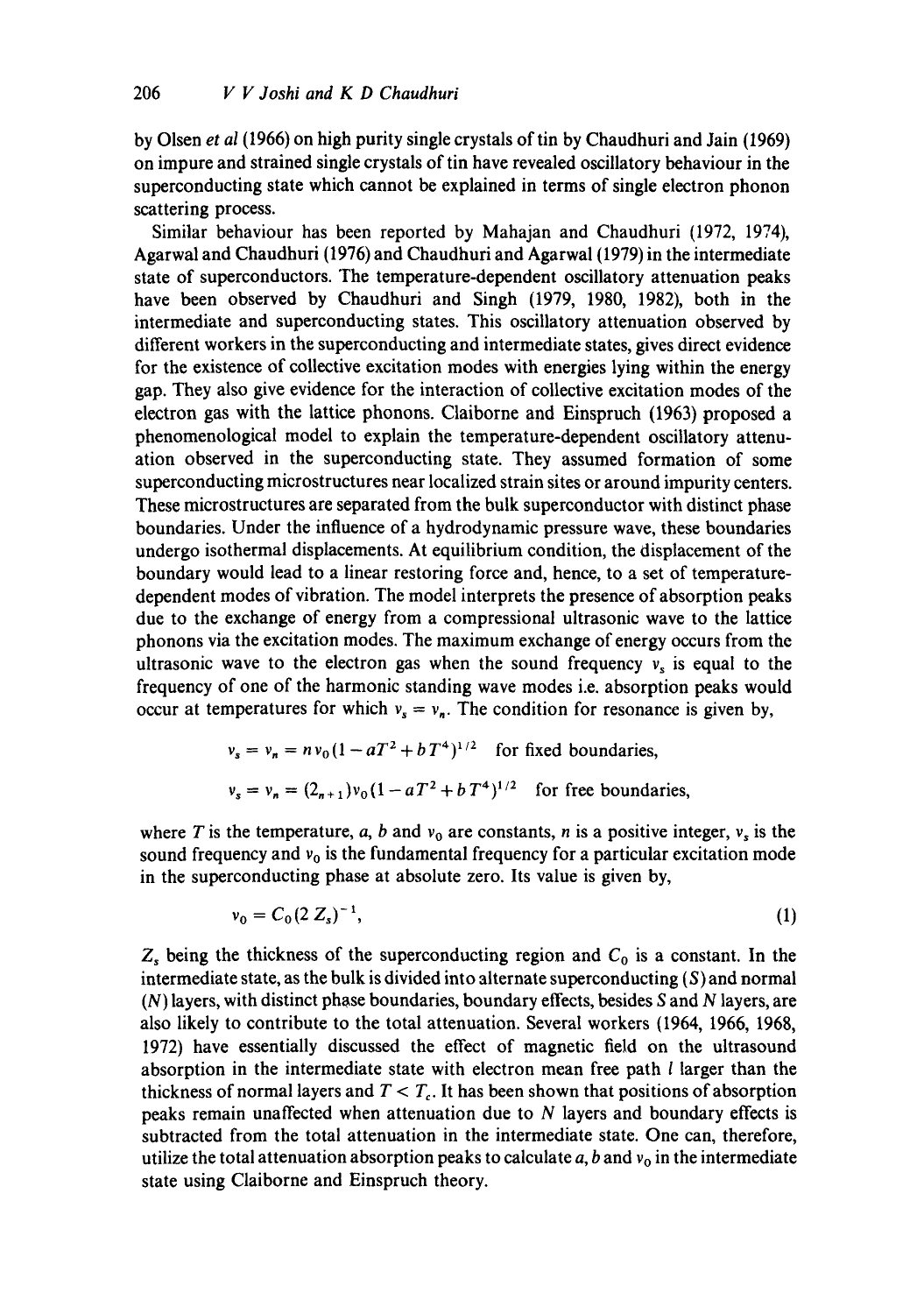The structure of the intermediate state is greatly influenced by the magnetic field and the surface energy. According to Kuper's relation (1951),

$$
Z_s/d = 1/(2h)^{1/2} \left(\frac{\Delta}{d_1}\right)^{1/2} \tag{2}
$$

where  $Z_s$  is the superconducting laminar thickness,  $h = H/H_c$ , H being the applied magnetic field and H<sub>c</sub> the critical field,  $\Delta$  is the surface energy parameter and  $\Delta \approx \xi$  $-\lambda_p$ ,  $\xi$  being the coherence length and  $\lambda_p$  the penetration depth. Any change in  $\Delta$  will change  $Z_s$ ; then according to equation (1) will effect  $v_0$ , the fundamental frequency. According to Chaudhuri and Singh (1979, 1982) two distinct phases do exist in the intermediate state of the superconductor, irrespective of the presence or nature of the dopant. The first phase, identified with a small set of absorption peaks, is due to the formation of laminar structure created by the application of the magnetic field. The second phase, giving rise to large sets of absorption peaks, is due to the formation of microstructure within the superconducting laminar thickness. From the comprehensive study of the ultrasonic attenuation in the intermediate and superconducting state of In (99.9999 %), In doped with 0.003 at. % Pb, Pb doped with 0.003 at. % In and pure Pb (99.9999 $\%$ ), it is possible to identify the collective excitation modes in both the states. The purpose of the present study is to correlate the role of imperfections in producing appropriate microstructures responsible for producing oscillatory attenuation in both the states.

## **2. Experimental**

Ultrasonic attenuation measurements were taken on the single crystals of In  $(99.9999\%)$ , In + 0.003 at. % Pb, Pb + 0.003 at. %, In and pure Pb (99.9999%), using standard double ended pulse echo technique for temperatures  $4.2 K$  to  $1.4 K$ , in the frequency range, 9-9 to 29.7 MHz. Two X-cut quartz transducers were bonded to the single crystal using high viscosity vacuum grease. One quartz transducer was excited by  $1-2 \mu$  sec radio frequency pulse to generate ultrasonic longitudinal wave. This wave, after passing through the sample, suffers partial reflection at the surface of the sample. Part of the energy is given to the receiver transducer while the remaining returns to the sample. This process goes on till the wave is completely absorbed. The receiver transducer, converts the ultrasonic energy to electrical energy. These electrical signals were amplified, detected and then displayed on the oscilloscope. The echo height was monitored with a calibrated pulse comparator. Attenuation was calculated using successive peak heights. The accuracy of measurement of attenuation was  $0.02$  db cm<sup>-1</sup>. Single crystals of 1 cm diameter and 4 cm length were grown using Bridgman method with carbon-coated glass moulds. The ingots were cut to the length of about 1 cm using a machine described by Maddin and Asher (1950). The faces of the sample were made parallel to each other to within half a degree by a slow lapping process using 3200 mesh abrasive powder. Finally, the crystals were electropolished in  $CH<sub>3</sub>OH + HNO<sub>3</sub>$  solution, (3:1). All the samples were then annealed for 80 hours. Samples were brought to the intermediate state by applying a transverse magnetic field of 0.7  $H_c$  and 0.9  $H_c$ , and readings were taken over the entire range of temperature i.e. 4.2 K to 1.4 K for 0.7  $H_c$ , 0.9  $H_c$  and 0  $H_c$ . The values of the critical field  $H_c$  for different temperatures below  $T_c$  were calculated using the relation given by Lock *et al* (1951) for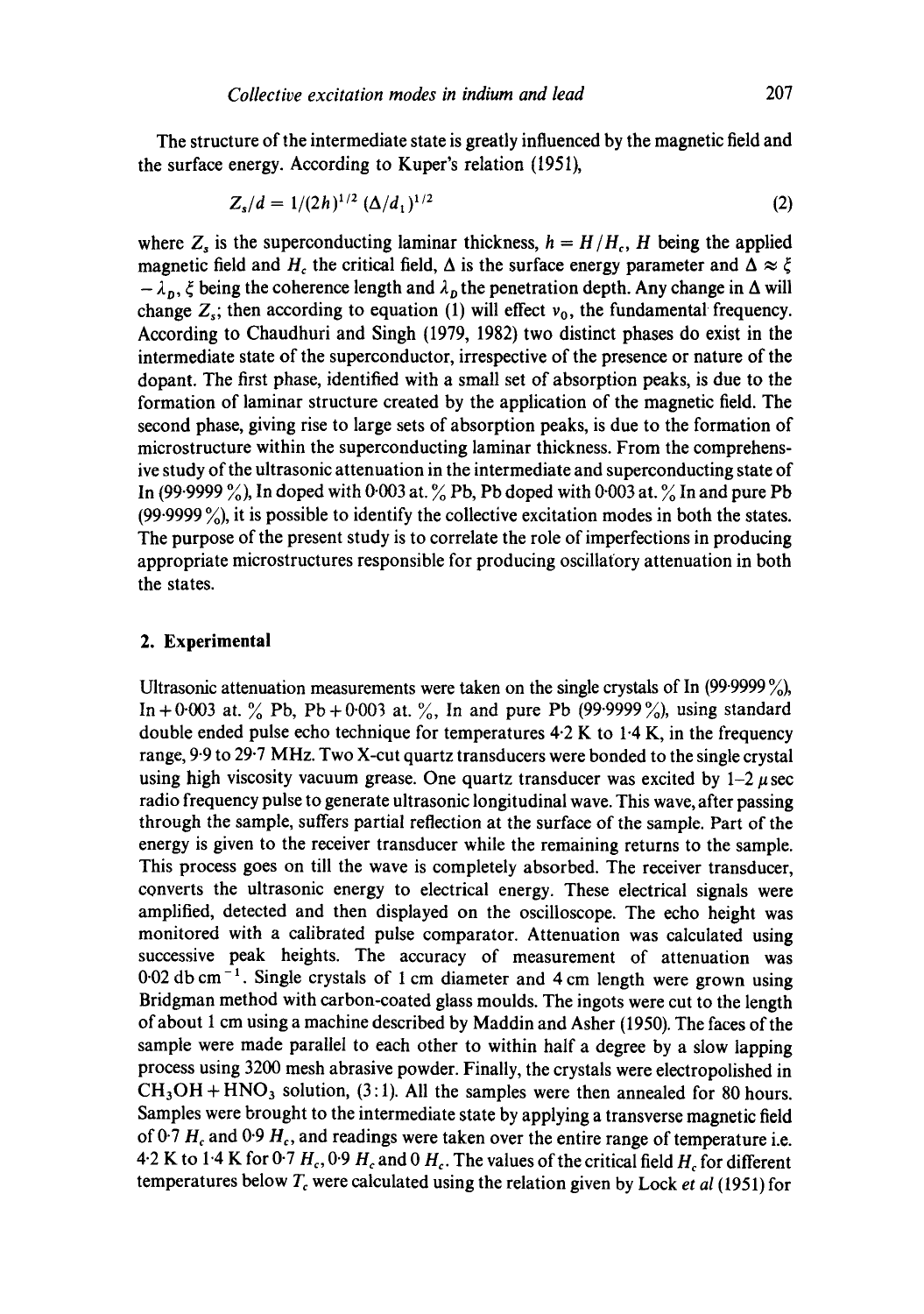In and In doped with Pb and from the graph of  $H<sub>c</sub>$  vs T for Pb and Pb doped with In. These values are correct to within  $0.5\%$  the experimental values. Vapour pressure on the helium bath was reduced by pumping over it and the corresponding temperature was obtained from standard tables. Magnetic field was measured at the site of the specimen by means of a calibrated Hall probe, which gave the field with  $2\%$  accuracy.

# **3. Results and discussion**

Ultrasonic attenuation measurements on single crystals of In, In doped with Pb, Pb doped with In and pure Pb were studied; 9.9-29.7 MHz in the intermediate state (with fields  $0.7 H_c$  and  $0.9 H_c$ ) and superconducting states from 4.2 to 1.4 K. Temperaturedependent oscillatory behaviour of attenuation was observed for all the samples in both the states. The results of measurements are indicated in figures 1–4 for In, In doped with Pb, Pb doped with In and pure Pb respectively. This is explained by the Claiborne and Einspruch model, where in each set, successive resonance peak represents the consecutive harmonic of the fundamental mode of excitation. Temperatures of successive absorption peak values were used to calculate the values of  $a$ ,  $b$  and  $v_0$  for respective samples. The values of constants are shown in tables 1 and 2.

# 3.1 *Intermediate states*

In the intermediate state of all the samples, for a particular magnetic field, 2 sets of absorption peaks have been found--small and large. For the first phase, characterized by a small set of absorption peaks,  $v_0$  values increase with increase in the magnetic field i.e. from 0.7  $H_c$  to 0.9  $H_c$ ,  $H_c$  being the critical field. According to equation (1), this



Figure 1. Plot of attenuation (db) as a function of temperature for pure In at 16.5 MHz. I.  $0.7 H_c$ , II.  $0.9 H_c$ , III. Superconducting state.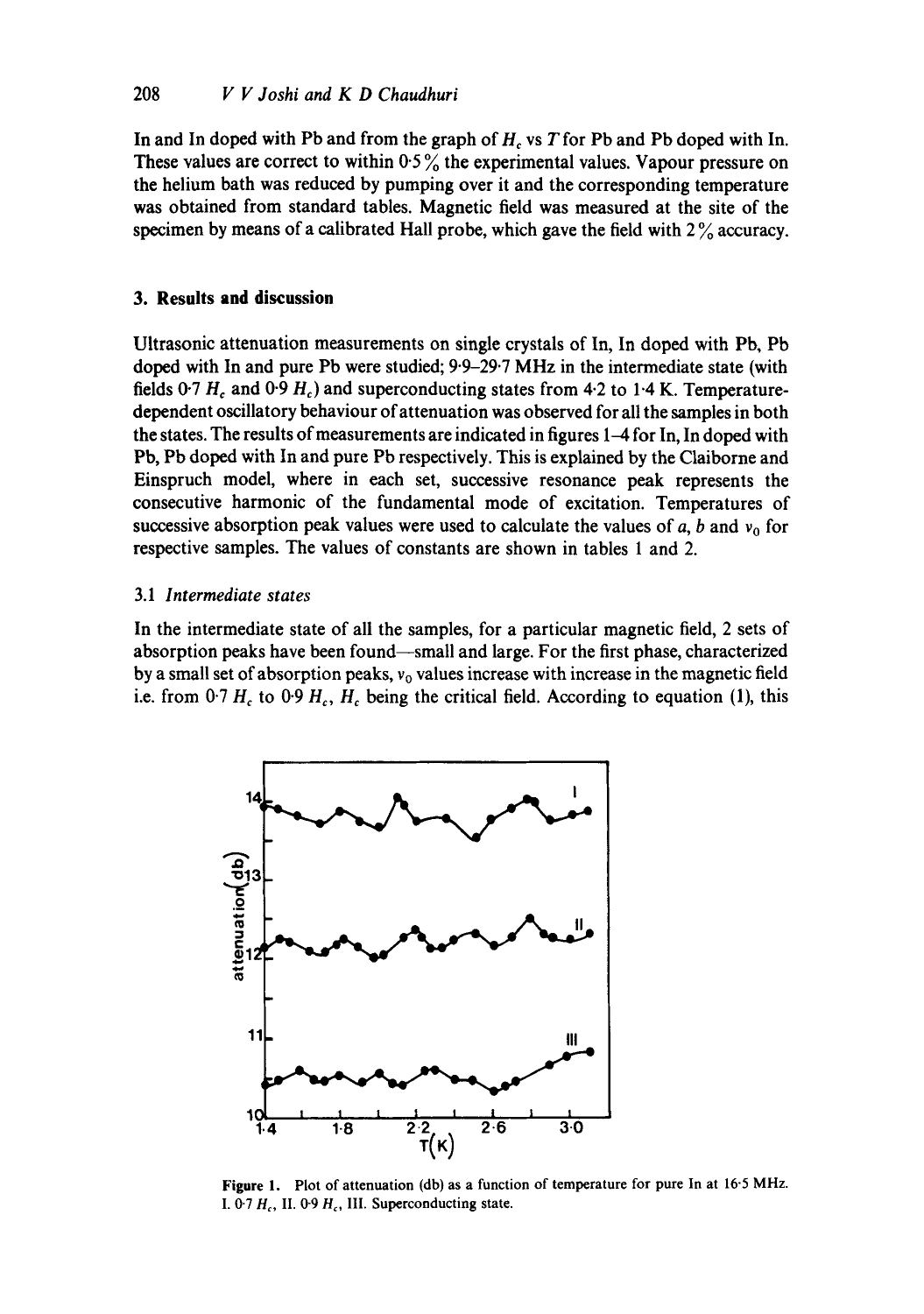

**Figure 2.** Plot of attenuation (db) as a function of temperature for  $\ln +0.003$  at. % Pb at 16.5 MHz. I. 0.7  $H_c$  II. 0.9  $H_c$  III. Superconducting state.

|                                   | First phase  |                          |                     | Second phase  |               |                |  |
|-----------------------------------|--------------|--------------------------|---------------------|---------------|---------------|----------------|--|
| Fields                            | a<br>$K - 2$ | Ь<br>$K - 4$             | $v_0$<br><b>MHz</b> | a<br>$K^{-2}$ | ь<br>$K^{-4}$ | $v_0$<br>· MHz |  |
| Pure In:                          |              |                          |                     |               |               |                |  |
| Intermediate state                |              |                          |                     |               |               |                |  |
| (i) 0.7 $H_c$                     | 0.0042       | 0.0977                   | 0.633               | 0.0091        | 0.1597        | 4.98           |  |
| (ii) 0.9 $H_c$                    | 0.0029       | 0.0813                   | 0.941               | 0.0091        | 0.1597        | 4.98           |  |
| Superconducting state             |              | $\ldots$ absent $\ldots$ |                     | 0.0091        | 1.1597        | 4.98           |  |
| In doped with $0.003$ at $\%$ Pb: |              |                          |                     |               |               |                |  |
| Intermediate state                |              |                          |                     |               |               |                |  |
| (i) 0.7 $H_c$                     | 0.0042       | 0.0977                   | 0.633               | 0.0095        | 0-1875        | 7.5            |  |
| (ii) $0.9 H_c$                    | 0.0029       | 0.0813                   | 0.941               | 0.0095        | 0.1875        | 7.5            |  |
| Superconducting state             |              | $\ldots$ absent $\ldots$ |                     | 0.0095        | 0.1875        | 7.5            |  |

**Table 1.** Values of constants  $a$ ,  $b$  and  $v_0$  at 16.5 MHz.

indicates a decrease in the laminar thickness  $Z_s$ . This decrease in  $Z_s$  with increase in the magnetic field is in accordance with the relation given by equation (2). The origin of this phase is, therefore, due to the formation of laminar structure on account of the application of the magnetic field.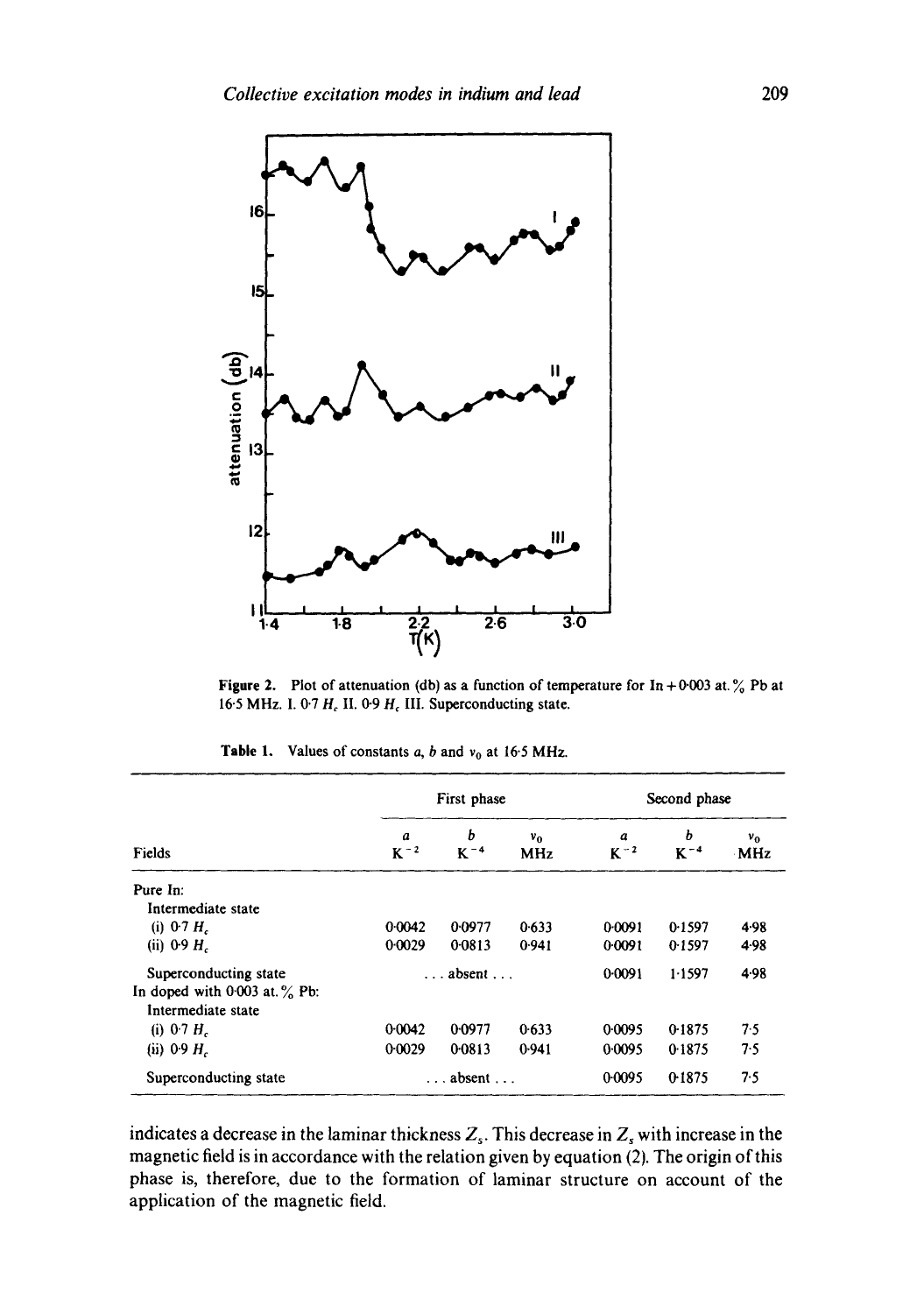

Figure 3. Plot of attenuation (db) as a function of temperature for  $Pb + 0.003$  at.  $\%$  In at 16.5 MHz. I. 0-7  $H_c$ , II. 0-9  $H_c$ , III. Superconducting state.



Figure 4. Plot of attenuation (db) as a function of temperature for pure Pb at 16'5 MHz. 1. 0.7  $H_c$ , 11. 0.9  $H_c$ , 111. Superconducting state.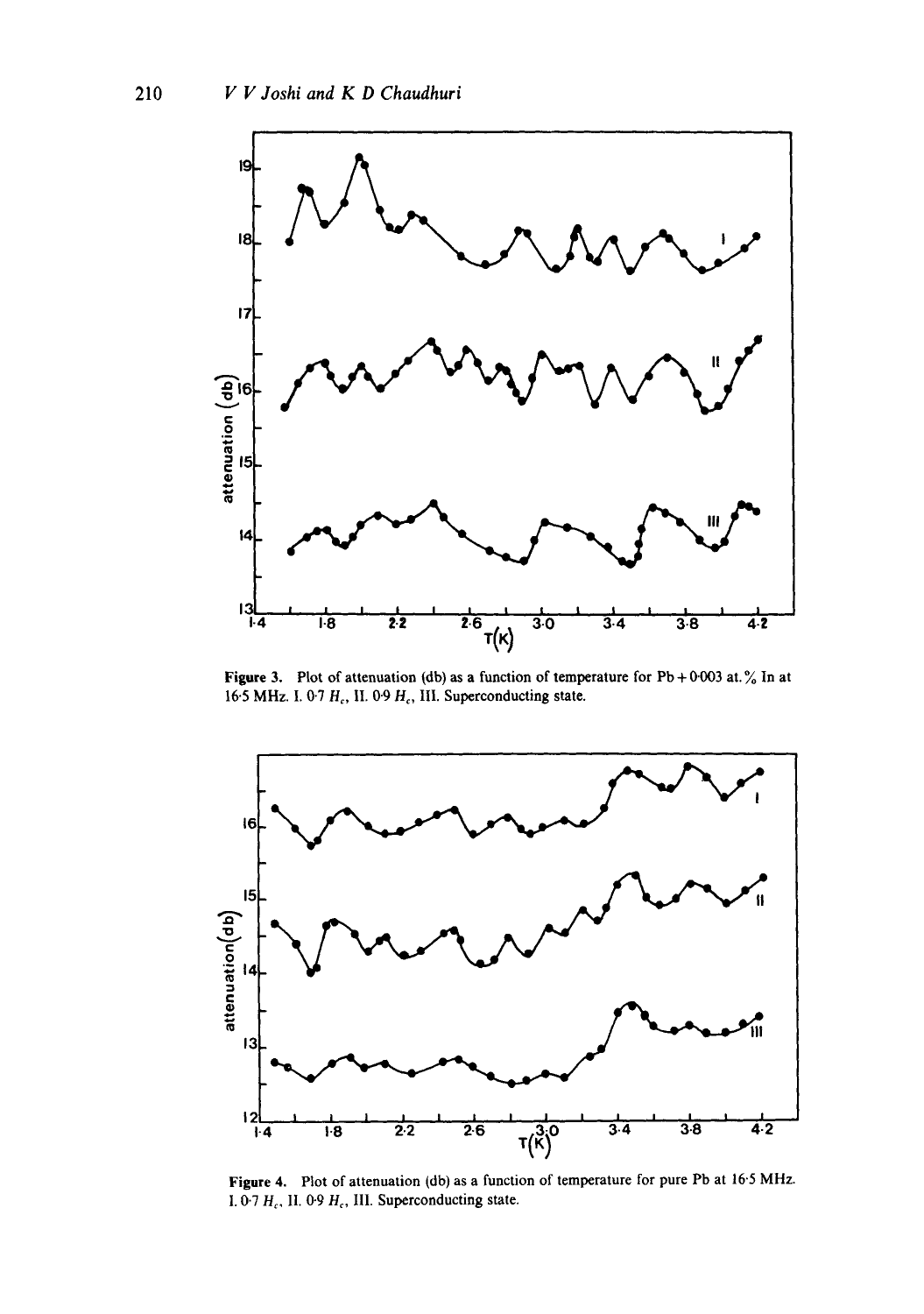|                                                         | First phase              |                 |                              | Second phase  |              |                       |  |
|---------------------------------------------------------|--------------------------|-----------------|------------------------------|---------------|--------------|-----------------------|--|
| Fields                                                  | a<br>$K^{-2}$            | b<br>$K - 4$    | ν <sub>ο</sub><br><b>MHz</b> | a<br>$K^{-2}$ | b<br>$K - 4$ | ν <sub>0</sub><br>MHz |  |
| Pure Pb Intermediate state                              |                          |                 |                              |               |              |                       |  |
| (i) $0.7 H_c$                                           | 0.0044                   | 0.0943          | 0.693                        | 0.0067        | 0.1498       | 4.8                   |  |
| (ii) $0.9 H_c$                                          | 0.0036                   | 0.0863          | 1.087                        | 0.0067        | 0.1498       | 4.8                   |  |
| Superconducting state                                   | $\ldots$ absent $\ldots$ |                 |                              | 0.0067        | 0.1498       | $4-8$                 |  |
| Pb doped with 0.003 at $\%$ of In<br>Intermediate state |                          |                 |                              |               |              |                       |  |
| (i) $0.7 H_c$                                           | 0.0051                   | 0.0962          | 0.693                        | 0.0041        | 0.1140       | 60                    |  |
| (ii) $0.9 H_c$                                          | 0.0040                   | 0.0870          | 1.086                        | 0.0041        | 0.1140       | 60                    |  |
| Superconducting state                                   |                          | absent $\ldots$ |                              | 0.0041        | 0.1140       | 60                    |  |

**Table 2.** Values of constants a, b and  $v_0$  at 16.5 MHz.

The  $v_0$  values for the second phase in all the samples are independent of the magnetic field and hence the origin of the phase is entirely different. Moreover, the  $v_0$  values of the second phase are higher than those for the first phase and hence indicate that the thickness of the second phase is much smaller than that for the first phase. The origin of this phase is, therefore, due to formation of microstructure within the superconducting laminar thickness. The formation of the microstructure is discussed in detail in § 3.4.

#### 3.2 *Superconducting state*

Attenuation peaks show the presence of only one phase. Absence of the first phase is expected as the laminar structure is absent in the superconducting state. According to table 1 the values of a, b and  $v_0$  for pure In agree exactly with the corresponding values for the second phase in the intermediate state, showing that the same microstructure is also present in the superconducting state. A similar result has been obtained by Chaudhuri and Singh (1982). This shows that the microstructure is related to the basic physical state of the sample.

#### 3.3 *First phase*

From table 1, it can be seen that  $v_0$  values for the first phase at 0.7 H<sub>c</sub> for pure In and In doped with Pb are the same i.e.  $0.633$  MHz. Similarly  $v<sub>0</sub>$  values for In and In doped with Pb at 0.9  $H_c$  for the first phase are the same i.e. 0.941 MHz. From table 2, it is seen that the same result is repeated for Pb and Pb doped In samples. Using equation (2), this means that superconducting laminar thickness at a particular magnetic field (either at  $0.7 H_c$  or at  $0.9 H_c$ ) for pure and doped samples is the same. This shows that superconducting laminar thickness, and hence the origin of the first phase is independent of the nature or presence of the dopant and is entirely dependent upon the magnetic field.

From tables 1 and 2, it can be seen that  $v_0$  values for the first phase in In and In doped with Pb at  $0.7 H_c$  are different from those in Pb and Pb doped with In for the respective magnetic fields. This shows that the superconducting laminar thickness  $Z<sub>s</sub>$  is different in both the cases. In and Pb, being two different materials, have different values of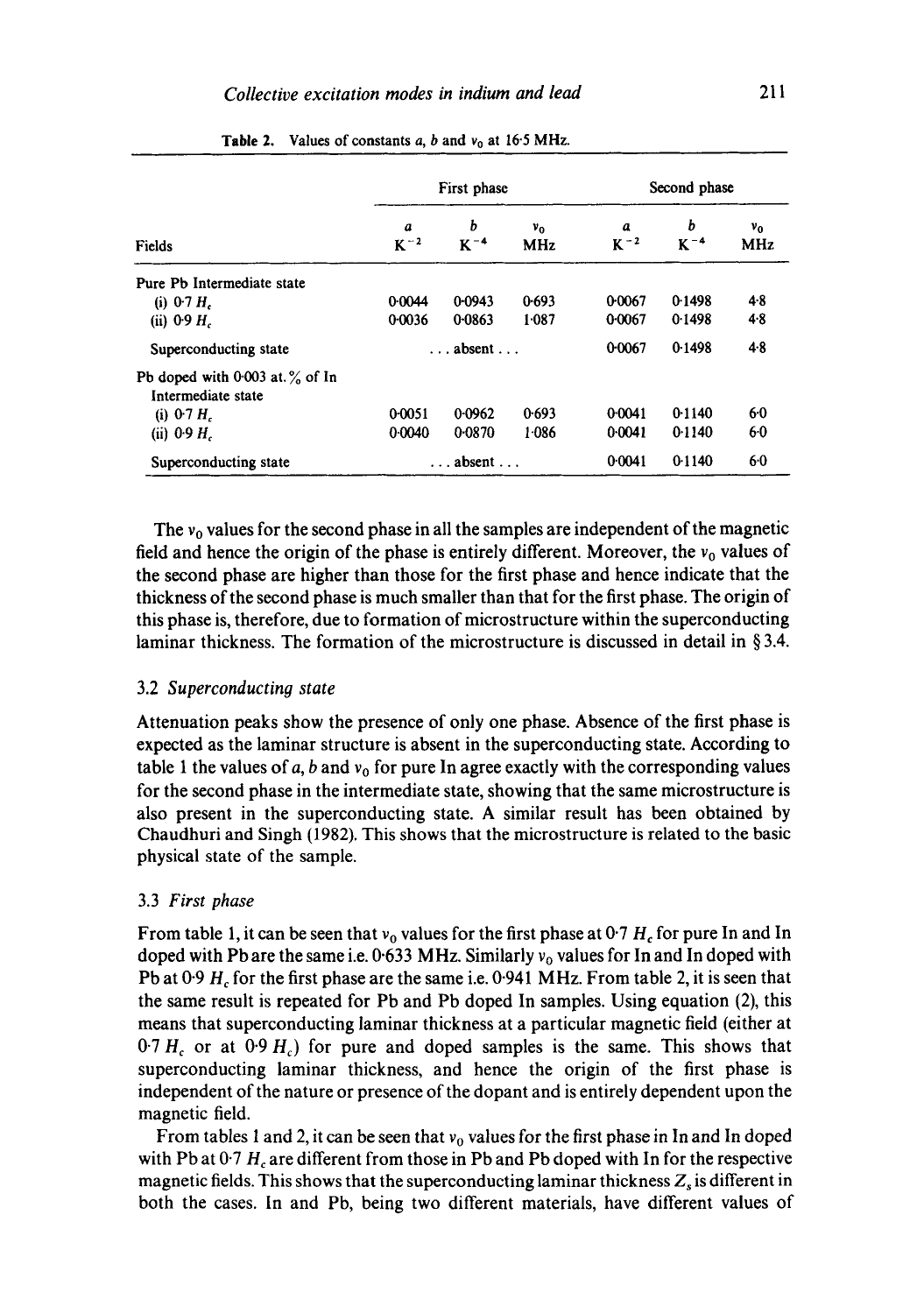coherence length  $\zeta$  and penetration depth  $\lambda_p$ . As the surface energy parameter is  $\Delta \approx \xi - \lambda_D$ ,  $\Delta$  also is different in both the cases. This according to equation (2), means that the values of  $Z_s$  will be different. Now, using the relation  $v_0 = C_0/2 Z_s$ , we obtain

$$
\frac{v_{007H_c}}{v_{009H_c}} = \frac{Z_{s09H_c}}{Z_{s07H_c}}
$$

From table 1, for pure In, we get

$$
\frac{Z_{s09H_s}}{Z_{s07H_s}} = \frac{0.633}{0.941} = 0.67.
$$
 (a)

From relation (2), we get:

$$
\frac{Z_{s07H_c}}{d_1} = \frac{1}{(2 \times 0.7)^{1/2}} \left(\frac{\Delta}{d_1}\right)^{1/2}, \quad \frac{Z_{s09H_c}}{d_1} = \frac{1}{(2 \times 0.9)^{1/2}} \left(\frac{\Delta}{d_1}\right)^{1/2},
$$
\n
$$
\frac{Z_{s09H_c}}{Z_{s07H_c}} = (0.7/0.9)^{1/2} = 0.88
$$
\n(b)

This value is higher than the value given by the relation (a). Similarly, for pure lead, we get,

$$
\frac{Z_{s09H_s}}{Z_{s07H_c}} = \frac{0.693}{1.086} = 0.63.
$$

We see that this is in good agreement with that obtained for pure In according to relation (a). Thus, the ratio of the laminar thickness at  $0.9 H_c$  to that at  $0.7 H_c$ , as obtained from the concept of collective excitation mode, is in good agreement for pure In and pure Pb but is lower than the ratio obtained from the consideration of the role of surface energy parameter and the breaking up of type I superconductors into normal and superconducting layers on the application of suitable magnetic field. This difference may be attributed to the approximations involved in computing  $Z_s$  according to Kuper's relation. We also observe from table 1 that for pure In and In doped with Pb samples  $v_0$  value is 0.633 MHz for 0.7  $H_c$  and is 0.941 MHz for 0.9  $H_c$ . Thus  $v_0$  value for particular magnetic field is the same for doped and undoped samples. Similar results are obtained for pure lead and lead doped with indium samples. This means that superconducting laminar thickness  $Z<sub>s</sub>$  for a particular magnetic field is same for the doped and undoped samples. This according to equation (2), implies that the surface energy parameter is the same for doped and undoped samples. This also means that surface energy parameter is unaffected by doping. As  $\Delta \approx \xi - \lambda_D$ ,  $\xi$  and  $\lambda_D$  being coherence length and penetration depth respectively, either the difference of the two or  $\xi$  and  $\lambda_p$  independently should remain unchanged. Now,

$$
\xi = \frac{0.6 (l \xi_0)^{1/2}}{(1 - l)^{1/2}} \quad \text{where} \quad \xi_0 = \frac{2\hbar V_F}{\pi E_g} \text{ and } l = \text{mean free path}
$$
\n
$$
\lambda_D = \lambda_L (\xi_0 / l)^{1/2} \quad \text{where} \quad \lambda_L = (mc^2 / 4\pi n e^2)^{1/2}.
$$

From these equations, it is seen that the nature of dependence of  $\xi$  and  $\lambda_p$  on l is different and hence  $\Delta$  cannot be maintained constant if l changes. Hence values of  $\zeta$  and  $\lambda_p$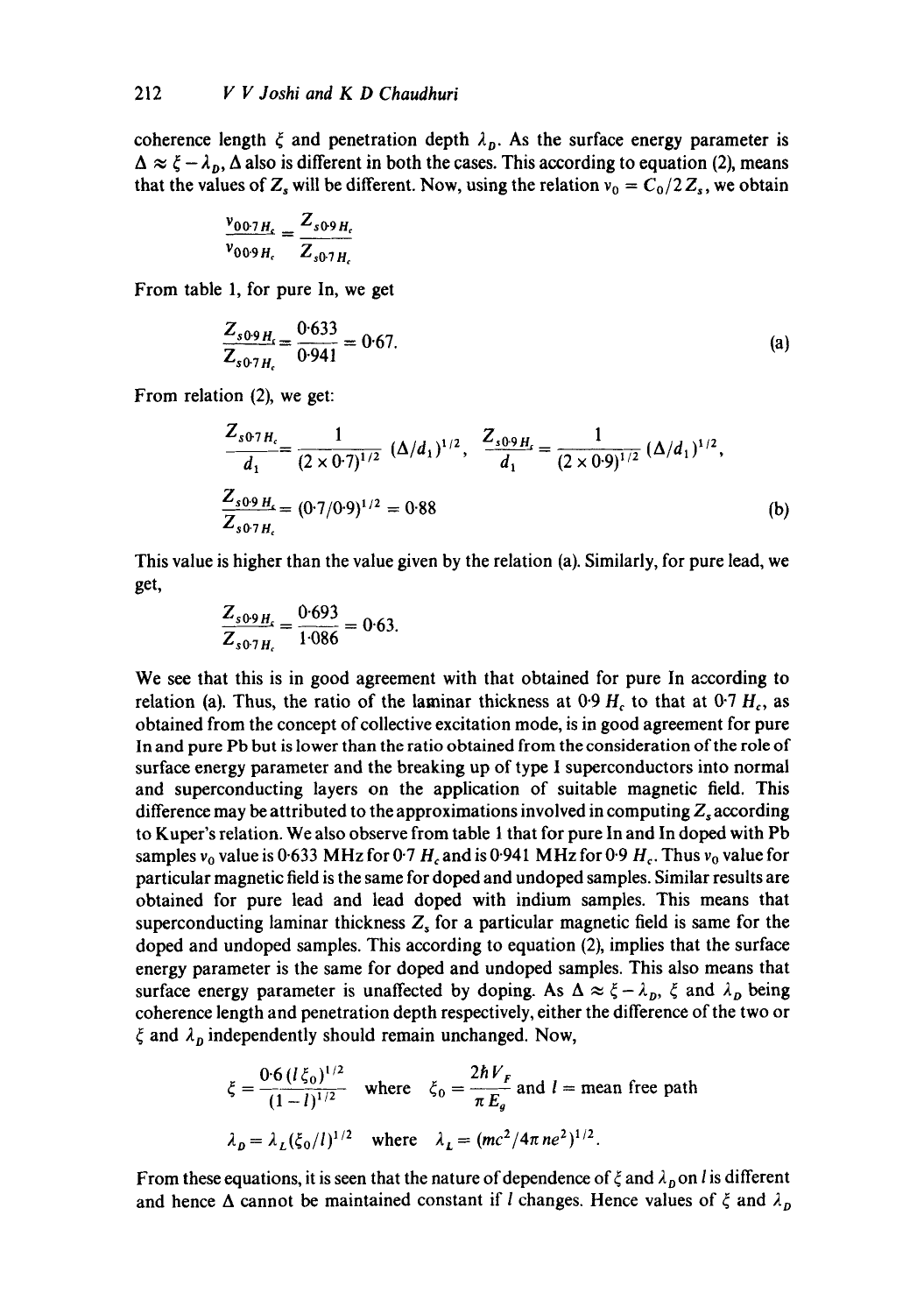involved here, cannot be related to the mean free path 1. It appears, therefore, that one has to consider the intrinsic values of coherence length and penetration depth i.e.  $\xi_0$  and  $\lambda_L$ .

#### 3.4 *Second phase*

It can be seen from tables 1 and 2 that the  $v_0$  value of 4.97 MHz for pure In is very nearly equal to 4.8 MHz for pure Pb. Since  $v_0 = C_0 (2Z_s)^{-1}$ ,  $v_0$  is a measure of  $Z_s$  i.e. the extent of the second phase. It is evident from the results that the extent of microstructure m both the samples is the same. This indicates that the nature and type of pinning responsible for the formation of microstructure is the same.

The value of  $v_0$  for In doped with Pb is 7.5 MHz whereas that for Pb doped with In is 60 MHz. These results show that  $v_0$  values have been slightly affected on account of doping.

The ultrasonic attenuation measurements by Chaudhuri and Verma (1978) in single crystals of pure tin at 300 K for frequencies varying from 3-50 MHz exhibit resonance type of behaviour in the attenuation which arises due to dislocations only, excluding the contribution due to electrons which is negligible at room temperature. Granato and Liicke (1956) have drawn the analogy between the vibration under an alternating stress of a dislocation line segment pinned through Cottrell (1948) mechanism by point defects i.e. vacancies or interstitial atoms, substitutional or interstitial impurity atoms and the problems of forced vibration of a damped vibration string. The resonance frequency is given by

$$
\omega_R = 2\pi v_R = \frac{1}{L_c} (2G/\rho (1-\sigma)^{1/2}, \qquad (3)
$$

where G is the shear modulus of the material,  $\rho$  the density of the material and  $\sigma$  the Poisson's ratio. The length  $L<sub>c</sub>$  is determined by minor pins due to point defects. In our experimental crystal of high purity In (99.9999  $\%$ ) and high purity Pb (99.9999  $\%$ ), the point defects are mainly vacancies and act as minor pins. It is assumed that for zero applied stress, the dislocations are straight and pinned down by the vacancies already present in the crystal. The interaction between the vacancy and the dislocation causes the vacancy to segregate round dislocations in equilibrium distribution. Each dislocation gathers round itself an atmosphere of vacancies. The concentration C of vacancies according to Granato and Lücke (1966) is given by  $a/L_c$  where a is the atomic distance along the dislocation line and consequently it increases with dislocation density, since it has been found (Chaudhuri and Verma 1979; Verma and Chaudhuri 1981) that  $L_c$  decreases with increase in dislocation density. It is, therefore, clear that localized inhomogeneity which acts as a microstructure, can be created between two pinning points of the dislocation.

Ultrasonic attenuation measurements by Chaudhuri and Das (1976) at  $1.3$  K, in the superconducting state of tin and by Chaudhuri and Verma (1978) at helium temperatures, 77 K and 300 K, in tin, show that ultrasonic attenuation versus frequency has a resonance type of behaviour and the resonance frequency goes on decreasing as the dislocation density is reduced. According to equation (3), the dislocation resonance frequency is inversely proportional to the average loop length. This means that the average loop length increases with decrease in dislocation density. If the microstructure is formed between the pinning points, then its thickness is likely to increase with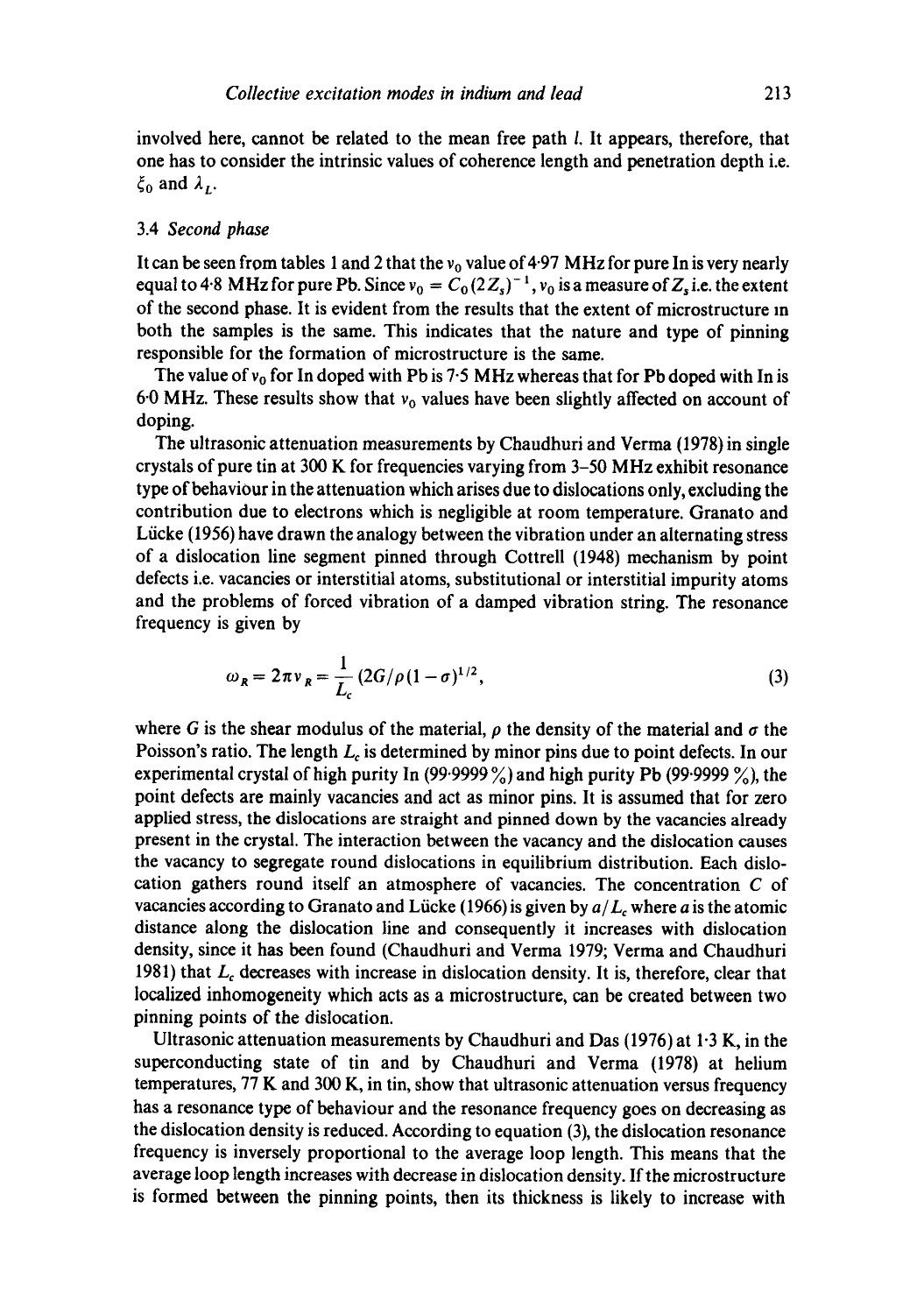decrease in dislocation density. A study of ultrasonic attenuation in the intermediate state of In doped with  $0.002$  at.  $\%$  of Bi for various physical states by Chaudhuri and Singh (1982) shows that the extent of the second phase is very much dependent on the physical state of sample. Table 3 giving the results of their measurement, show that the direct correspondence between  $v_R$  and  $v_0$  value of the second phase and the size of the microstructure in the second phase can be correlated with the average distance between the pinning points. The table also shows that  $v_R$  and  $v_0$  change appreciably with change in the physical "state of the sample.

If we observe the  $v_0$  value of the second phase for the doped and undoped highly annealed specimens, it will be noticed that the  $v<sub>0</sub>$  value does not change appreciably with doping.

The value of  $v_0$  for annealed 99.9999% In sample studied by us is 4.8 MHz, and that for annealed In doped with 0.002 at.  $\%$  Bi, as stated before, is 6.5 MHz, while that for In doped with 0.003 at.  $\%$  Pb studied by us is 7.5 MHz. These results clearly shows that the  $v_0$  value for the second phase is governed more by the physical state of the specimen than by the concentration of the dopant. It should be noted here that one can compute n, the number of point defects per cc, and the concentration  $C$  of the point defects along the dislocation string, if the dislocation density  $\Lambda$  is known. Table 3 also incorporates the result of computation for In doped with 0.002 at.  $\%$  Bi.

Table 4 gives the values of  $v_0$ ,  $v_g$ ,  $Z_s$ ,  $L_c$ ,  $\Lambda$ , n and C for pure In and pure Pb samples studied by us which were annealed for 80 hours. It is observed from table 3 that as  $v_R$ value i.e.  $v_0$  value increases with increase in dislocation density  $\Lambda$ , the concentration of the point defects  $C$  along the dislocation line also goes on increasing and the number of point defects available for pinning also increases. Comparison of the number of point

| Annealing<br>time<br>Hours | Λ<br>$cm^{-2}$ | $v_{0}$ | ν. | Extent of micro- Average loop<br>structure<br>$(x 10^5)$ MHz MHz $Z_s$ (cm) $(x 10^{-3})$ $L_c$ cm $(x 10^{-3})$ | length | $n = \Lambda/L_c$<br>$\text{cm}^{-3}$ | $C = a/L$<br>$(x 10^{-8})$ |
|----------------------------|----------------|---------|----|------------------------------------------------------------------------------------------------------------------|--------|---------------------------------------|----------------------------|
| 24                         |                | 21.5    | 18 | 2.33                                                                                                             | 16     | $50 \times 10^{7}$                    | 625                        |
| 29                         | 2.5            | $15-8$  | 12 | 3.17                                                                                                             | 2.39   | $10.5 \times 10^{7}$                  | 417                        |
| 80                         | 0:01           | 65      |    | 7.69                                                                                                             | 5.73   | $17.5 \times 10^{4}$                  | 175                        |

**Table 3.** Values of  $v_0$ ,  $v_R$ ,  $Z_s$ ,  $L_c$ ,  $\Lambda$ , n and C for In doped with 0-002 at. % of Bi.

**Table 4.** Values of  $v_0$ ,  $v_R$ ,  $Z_s$ ,  $L_c$ ,  $\Lambda$ , n and C for pure In and pure Pb.

| <b>Samples</b>                            | V <sub>0</sub> | $v_R$<br>$(MHz)$ $(MHz)$ | $Z_{\rm s}$ (cm) | $L_c$ (cm)<br>$(x 10^{-3})$ $(x 10^{-3})$ | $\Lambda$ (cm <sup>-2</sup> )<br>$(x 10^5)$ | $n \, (\text{cm}^{-3})$<br>(x 10 <sup>4</sup> ) | $C = a/L_c$<br>$(x 10^{-8})$ |
|-------------------------------------------|----------------|--------------------------|------------------|-------------------------------------------|---------------------------------------------|-------------------------------------------------|------------------------------|
|                                           |                |                          |                  |                                           |                                             |                                                 |                              |
| Pure In<br>99.9999%<br>annealed for 80 hr | 5              | $3 - 85$                 | 10               | 7.44                                      | 0.006                                       | 8                                               | 134                          |
| Pure Pb<br>99.9999%<br>annealed for 80 hr | 48             | $3-7$                    | $10-4$           | $7-74$                                    | 0.006                                       | 7.75                                            | 129                          |